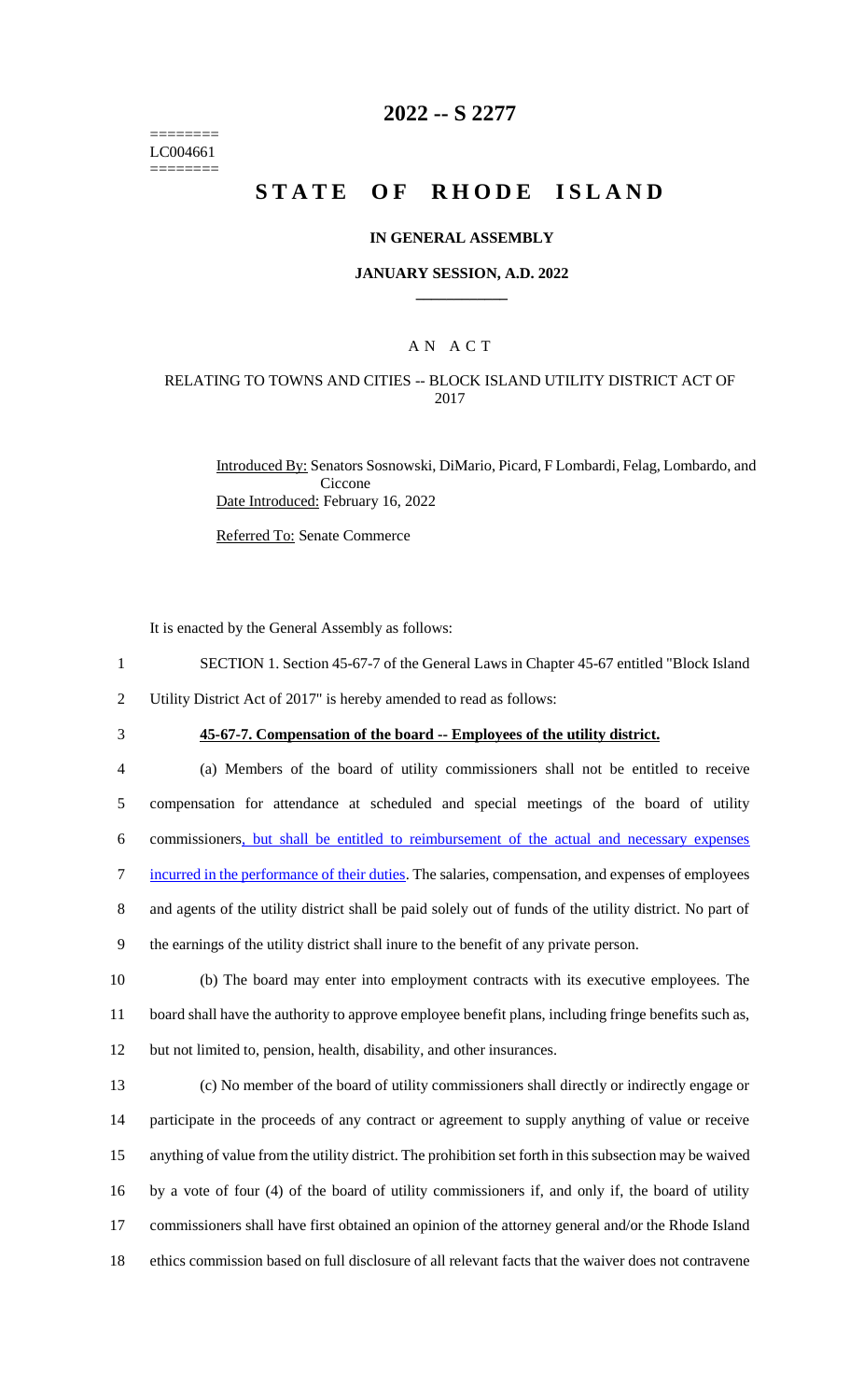- 1 state law and is otherwise in the best interests of the consumers served by the utility district.
- 2 SECTION 2. This act shall take effect upon passage.

======== LC004661  $=$